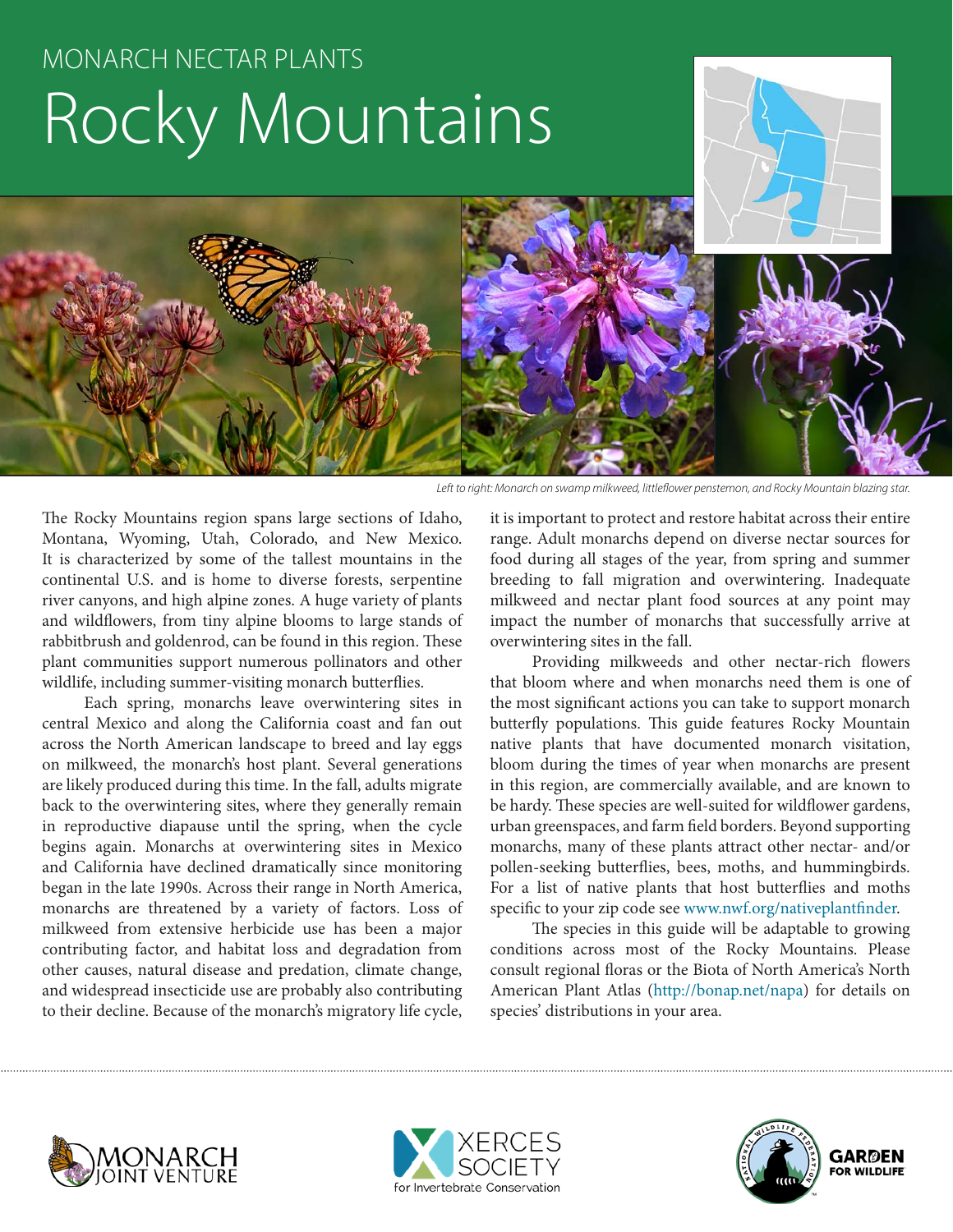

| <b>Bloom</b>            | <b>Common Name</b>          | <b>Scientific Name</b>         | <b>Flower Color</b> | Max.<br><b>Height</b> | <b>Water</b><br><b>Needs</b> | <b>Notes</b>                                                                                                      |
|-------------------------|-----------------------------|--------------------------------|---------------------|-----------------------|------------------------------|-------------------------------------------------------------------------------------------------------------------|
|                         | Forbs                       |                                |                     | (Feet)                | Low, Medium,<br>or High      | All species perennials, unless otherwise noted. Monarchs are present July through October in the Rocky Mountains. |
| <b>Spring to Fall</b>   | Butterfly milkweed          | Asclepias tuberosa             | Orange/yellow       | 2                     | $\mathbf{L}$                 | Monarch caterpillar host plant.                                                                                   |
|                         | Showy milkweed              | Asclepias speciosa             | Pink/green/purple   | $\overline{4}$        | L/M                          | Monarch caterpillar host plant.                                                                                   |
| <b>Summer</b>           | Nettleleaf giant hyssop     | Agastache urticifolia          | Purple/red          | - 5                   | $\mathbf{M}$                 | Establishes better from transplant than seed. Tolerates clay soil and wet conditions.                             |
|                         | Tall fringed bluebells      | Mertensia ciliata              | Blue                | $\overline{3}$        | H                            | Prefers moist soils, including stream banks and wet meadows.                                                      |
| <b>Summer to Fall</b>   | Blanketflower               | Gaillardia aristata            | Red/yellow          | $\overline{3}$        | L/M                          | Drought tolerant once established. Excellent nectar plant for butterflies.                                        |
|                         | Common sunflower            | Helianthus annuus              | Yellow              | 8                     | $\mathbf{M}$                 | Annual. A favorite of many bee species. Easy to establish and tolerant of clay soils.                             |
|                         | Dotted blazing star         | Liatris punctata               | Pink/purple         | 2                     | $\mathbf{L}$                 | Very drought tolerant once established.                                                                           |
|                         | Flodman's thistle           | Cirsium flodmanii              | White/purple        | $\overline{3}$        | $\mathbf{M}$                 | Important nectar source for native bees.                                                                          |
|                         | Jerusalem artichoke         | Helianthus tuberosus           | Red/pink/yellow     | 10                    | $\mathbf{L}$                 | Can be aggressive in the garden if no competition is present.                                                     |
|                         | Maximiliani sunflower       | Helianthus maximiliani         | Yellow/brown        | 10                    | $\mathbf{M}$                 | Very showy plant. Can be aggressive in the garden.                                                                |
|                         | Missouri goldenrod          | Solidago missouriensis         | Yellow              | $\overline{3}$        | L/M                          | Drought tolerant once established.                                                                                |
|                         | Rocky Mountain beeplant     | Cleome serrulata               | White/pink          | $\overline{4}$        | L/M                          | Annual plant but will re-seed. Attracts bees. Seeds are important for birds.                                      |
|                         | Rocky Mountain blazing star | Liatris ligulistylis           | Pink/purple         | 6                     | M                            | An incredible monarch nectar plant. Birds eat the seeds.                                                          |
|                         | Spotted joe pye weed        | Eutrochium maculatum           | Pink/purple         | 6                     | M/H                          | Prefers moist soils, including damp meadows. Attracts butterflies.                                                |
|                         | Sulphur-flower buckwheat    | Eriogonum umbellatum           | White/yellow        | $\overline{2}$        | $\mathbf{L}$                 | Drought tolerant once established.                                                                                |
|                         | Swamp milkweed              | Asclepias incarnata            | Pink                |                       | $\mathbf{M}$                 | Monarch caterpillar host plant.                                                                                   |
|                         | Swamp verbena               | Verbena hastata                | Blue/purple         | $\overline{5}$        | M/H                          | Biennial plant. Attracts butterflies and is a host for the common buckeye.                                        |
|                         | Western coneflower          | Rudbeckia occidentalis         | Yellow/green        | 6                     | M/H                          | Good bee plant.                                                                                                   |
|                         | Western goldentop           | Euthamia occidentalis          | Yellow              | 6                     | M/H                          | Wetland-riparian.                                                                                                 |
| Fall                    | Canada goldenrod            | Solidago canadensis            | Yellow              | $\overline{5}$        | $\mathbf{M}$                 | Drought tolerant once established.                                                                                |
|                         | <b>Shrubs</b>               |                                |                     |                       |                              |                                                                                                                   |
| <b>Spring to Summer</b> | Woods' rose                 | Rosa woodsii var. ultramontana | Pink                | $\overline{5}$        | ${\rm L/M}$                  | Prefers water but drought tolerant.                                                                               |
| <b>Summer</b>           | Littleflower penstemon      | Penstemon procerus             | Blue/purple         | $\overline{2}$        | $\mathbf{L}$                 | Drought tolerant once established.                                                                                |
| <b>Summer to Fall</b>   | Rubber rabbitbrush          | Ericameria nauseosa            | Yellow              | 8                     | $\mathbf{L}$                 | Very drought tolerant.                                                                                            |
|                         | Yellow rabbitbrush          | Chrysothamnus viscidiflorus    | Orange/yellow       | $\overline{3}$        | $\mathbf{L}$                 | Host plant for the northern checkerspot. Nectar plant for many butterfly species.                                 |



| tes clay soil and wet conditions.  |
|------------------------------------|
| meadows.                           |
| plant for butterflies.             |
| ablish and tolerant of clay soils. |
|                                    |
|                                    |
| s present.                         |
|                                    |
|                                    |
| are important for birds.           |
| eeds.                              |
| acts butterflies.                  |
|                                    |